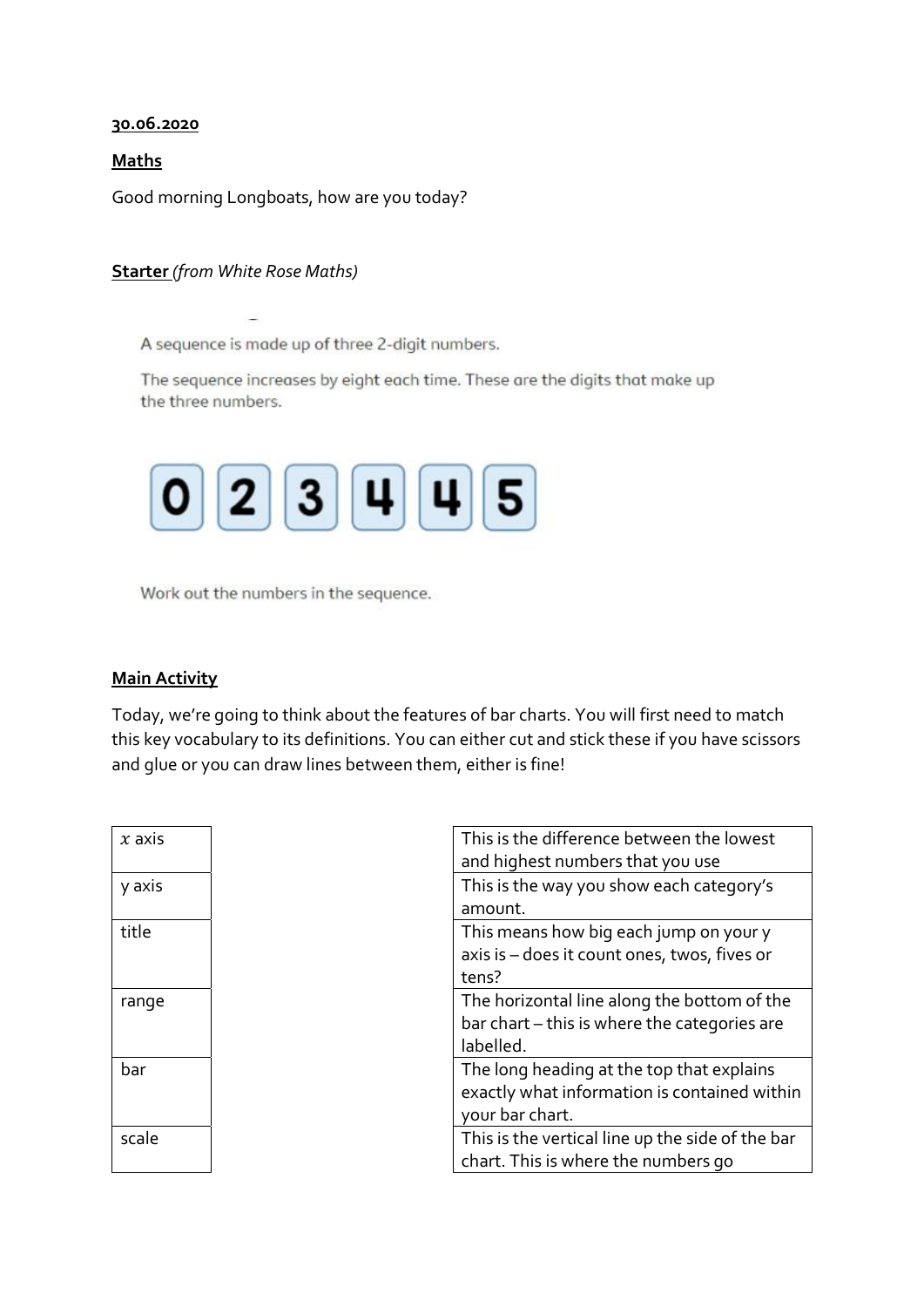Giving a bar chart a title is trickier than it sounds! It's almost like the first sentence of a newspaper article – you have to tell the audience a lot of specific information

- **What** did you count?
- **Where** did you count it?
- **What** was it doing?

Can you write a good bar chart title for each of these ideas? I've done the first two for you to start you off.

| What I did                                                                                                                                                 | <b>Bar chart title</b>                                                                     |
|------------------------------------------------------------------------------------------------------------------------------------------------------------|--------------------------------------------------------------------------------------------|
| I stood by the school gate and counted<br>everything that went passed for ten                                                                              | A bar chart to show the number of vehicles<br>and pedestrians travelling on Janeway street |
| minutes                                                                                                                                                    |                                                                                            |
| I walked around Tesco Surrey Quays and                                                                                                                     | A bar chart to show the colours of vehicles                                                |
| counted the colours of everything that was<br>parked                                                                                                       | parked in Surrey Quays shopping centre car<br>park.                                        |
| I sat in the park by the bandstand and<br>counted all the pigeons, blackbirds, robins<br>and ducks that I saw.                                             |                                                                                            |
| I went through the cupboard and counted<br>how many of different kinds of tin there<br>were (peaches, baked beans, custard and<br>so on)                   |                                                                                            |
| I scrolled through all the TV shows I'm<br>watching on Netflix and counted the<br>different genres (comedy, drama, science-<br>fiction, cartoon and so on) |                                                                                            |

Okay, now it's time to think about your own bar chart. Look back at your tally chart from yesterday. We're going to plan the bar charts today and draw them tomorrow because I want them to be really accurate and not to miss anything out. That's why the last box on this table says "done!" You can tick it like a success criteria when you've done it on your actual bar chart.

| Question                | My plan | Done! |
|-------------------------|---------|-------|
| What are the categories |         |       |
| for my x axis?          |         |       |
|                         |         |       |
|                         |         |       |